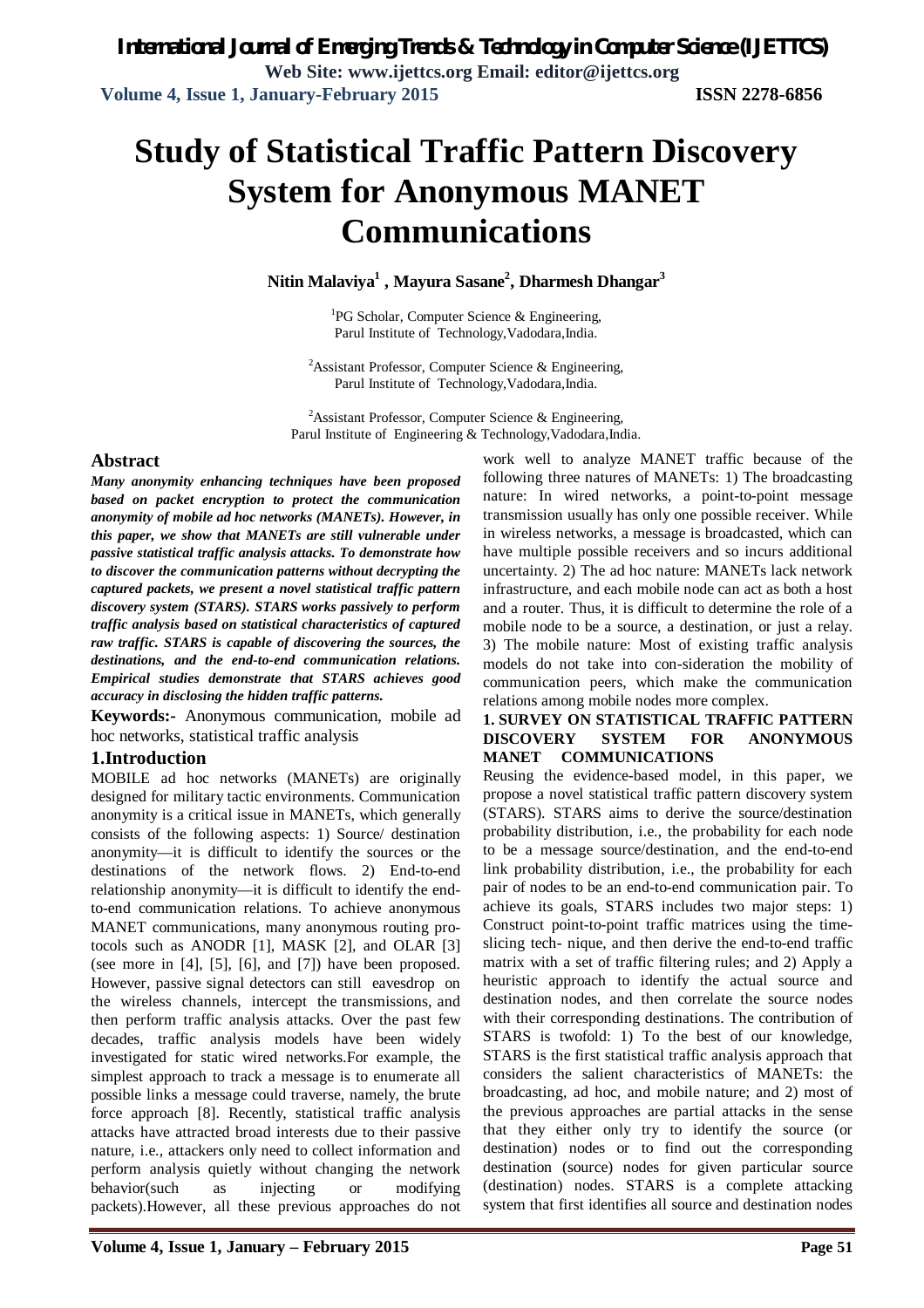# *International Journal of Emerging Trends & Technology in Computer Science (IJETTCS)* **Web Site: www.ijettcs.org Email: editor@ijettcs.org**

## **Volume 4, Issue 1, January-February 2015 ISSN 2278-6856**

and then determines their relationship.

**STARS:** A Statistical Traffic Pattern Discovery System for Anonymous MANET Communications [15]

**Authors:** Yang Qin and Dijiang Huang Arizona State University

In this paper, we propose a Statistical Traffic pattern discovery System (STARS) based on Eigen analysis which can greatly improve the accuracy to derive traffic patterns in MANETs. STARS intend to find out the sources and destinations of captured packets and to discover the endto-end communication relations. The proposed approach is purely passive. It does not require analyzers to be actively involved in MANET transmissions and to possess encryption keys to decrypt traffic. We present theoretical models as well as extensive simulations to demonstrate our solutions.

### **Advantages:**

• System provides better result compared to real MANET traffic patterns.

• Improve the accuracy of the end-to-end traffic matrix. **Disadvantages:**

- We need to test the system with different mobility models rather than just Using Random Way-point model
- Test the system with different traffic model instead of using CBR traffic.

### **MTPD:** MANET TRAFFIC PATTERN DISCOVERY –A HEURISTIC APPROACH [12]

**Author:**ArunkumarR,Bharateshhegde, Ganeshprasad, Manoj C Jagatap, Vishwas S

Anonymous Communication is the main issue in case of MANETs. It is difficult to find the source and destination of the communication link and the other nodes involved in it. Many techniques is use to enhance the anonymous communication in case of the mobile ad hoc networks (MANETs). However MANETs are vulnerable under certain circumstances like passive attacks and traffic analysis attacks. here we describes the traffic analysis problem, expose some of the methods and attacks that could infer MANETs are still weak under the passive attacks. To show how to discover the communication patterns without decrypting the captured packets, we present the paper MANET traffic pattern discovery, a heuristic approach (MTPD). In order to discover the packet patterns MTPD works passively and does the traffic analysis based on the statistical characteristics of the captured raw traffic. Here we can determine the source node and the end-to-end communication path in case of mobile ad hoc networks. In this paper we introduce the concept of heuristic approach. This approach is used to discover the hidden traffic pattern in MANETs. Goal of this project is to perform passive attack and find out the source node and destination node in MANETs. "MTPD: MANET traffic pattern discovery, a heuristic approach" works passively to perform traffic analysis based on statistical characteristic of captured raw traffic. From this approach we can identify the actual source node and destination nodes, and then correlate the source node with their corresponding destination. To the best of our

knowledge, MTPD is the statistical traffic analysis approach that takes the salient characteristics os MANETs; the broadcasting property, ad hoc property and mobile property. In all the previous approaches only the partial attacks are used, where they cannot identify both the source node and destination node at the same time for any given source or destination nodes. MTPD is an attacking system which identifies all the source nodes and destination nodes and also determines relationship between them.

### **Advantages:**

• works passively for identifying traffic pattern

Traffic Inference in Anonymous MANETs [10]

**Author:** Yunzhong Liu, Rui Zhang , Jing Shi, and Yanchao zhang

The open wireless medium in a mobile ad-hoc network (MANET) enables malicious traffic analysis to dynamically infer the network traffic pattern in hostile environments. The disclosure of the traffic pattern and its changes is often devastating in a mission-critical MANET. A number of anonymous routing protocols have been recently proposed as an effective countermeasure against traffic analysis in MANETs. In this paper, we propose a novel traffic inference algorithm, called TIA, which enables a passive global adversary to accurately infer the traffic pattern in an anonymous MANET without compromising any node. As the first work of its kind, TIA works on existing on-demand anonymous MANET routing protocols. Detailed simulations show that TIA can infer the traffic pattern with an accuracy as high as 95%. Our results in this paper highlight the necessity for crosslayer designs to defend a MANET against traffic analysis. In this paper, we propose a novel traffic inference algorithm called TIA. Which enables a passive global adversary to accurately infer the traffic pattern in an anonymous MANET without compromising any node.

### **Advantages:**

• TIA works on on-demand Anonymous MANET routing **Disadvantages:**

• Complex to implement and difficult to compare with other methods

Traffic Analysis in Anonymous MANETs [9]

**Author:** Ting Hi, Ho Yin Wong, and Kang –Won Lee This paper addresses the problem of non-intrusive traffic analysis of anonymous mobile ad hoc networks (MANETs). The goal is to trace down the destination of a some source node with the least dependency on the essential network infrastructure. Specifically, it is assumed that nodes in the network do not participate in tracing, the eavesdropper is not allowed to tamper traffic, and both the payload and the packet headers are encrypted at every hop. To deal with these constraints, a timing-based approach is taken, which identifies potential destinations by estimating end-to-end flow rates based on node transmission activities. Furthermore, it is shown that as routes change due to node movement, the tracing method quickly converges to the true destination by exploring topology diversity. The proposed method is proved to be consistent under mild conditions and shown to perform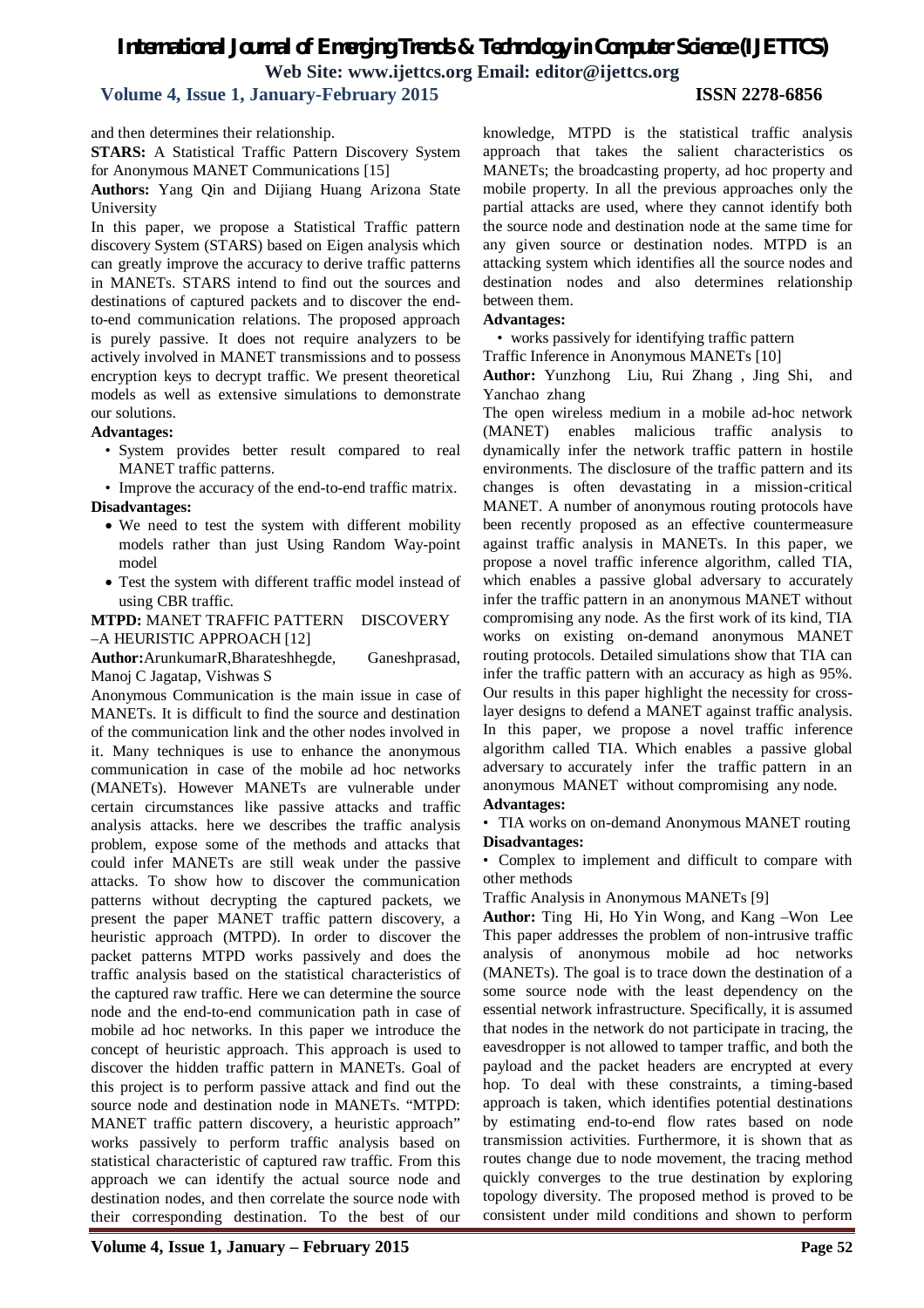# *International Journal of Emerging Trends & Technology in Computer Science (IJETTCS)* **Web Site: www.ijettcs.org Email: editor@ijettcs.org**

### **Volume 4, Issue 1, January-February 2015 ISSN 2278-6856**

well even in the presence of intersecting flows and chaff traffic.

### **Advantages:**

- Provides efficient network monitoring
- **Disadvantages:**
	- Protecting user privacy against eavesdroppers
- Not robust against dummy request packets

### **ASTATISTICAL TRAFFIC PATTERN DISCOVERY SYSTEM FOR MANETs [11]**

**Author:** Yang Qin and Dijiang Huang Arizona State University

Anonymous MANET routing relies on techniques such as re-encryption on each hop to hide end-to-end communication relations. However, passive signal detectors and traffic analyzers can still retrieve sensitive information from PHY and MAC layers through statistical traffic analysis. In this paper, we propose a statistical traffic pattern discovery (STPD) system. STPD intends to find out the sources and destinations of captured packets and discover the end-to-end communication relations. The proposed approach does not require analyzers to be actively involved in MANET transmissions or to decrypt the traffic. We present theoretical models as well as extensive simulations to demonstrate our solutions.

### **Advantages:**

- This model avoids the exponential complexity of using evidence theory based approach.
- The proposed solution scalable for large scale MANETs.

### **Disadvantages:**

- The negative effects of the forwarders in the network.
- The proposed system is hardly able to distinguish the forwarders from the source and destination.

Security Attacks in Mobile Ad-hoc Networks – A Literature Survey [13]

### **Author:** T. Navaneethan, M. Lalli

A MANET (Mobile Ad-hoc Network) is a collection of autonomous nodes or terminals that communicate with each other by forming a multi-hop radio network and maintaining connectivity in a decentralized manner. Wireless networks are vulnerable to security attacks, which allows for many other forms of attacks on the networks. By providing communications in the absence of a fixed infra-structure MANETs are an attractive technology for many applications such as rescue operations, tactical operations, environmental monitoring, conferences, and the like. Security is a major concern for protected communication between mobile nodes in an unfriendly environment. In the presence of malicious nodes, one of the main challenges in MANET is to design the strong security solution that can protect MANET from various attacks such as spoofing, black hole, worm hole, flooding, eavesdropping and so on. This paper provides different kinds of attacks in MANET. MANET is the new emerging technology which enables users to communicate without any physical infrastructure regardless of their geographical location, that's why it is sometimes referred to as an "infrastructure less" network. The proliferation of cheaper, small and more powerful devices make MANET

a fastest growing network. An ad hoc network is self organizing and adaptive. Device in mobile ad hoc network should be able to detect the presence of other devices and perform necessary set up to facilitate communication and sharing of data and service. Ad hoc networking allows the devices to keep connections to the network as well as simply adding and removing devices to and from the network. The set of applications for MANETs is different, ranging from wide-ranging, mobile, highly dynamic networks, to small, fixed networks that are controlled by power sources. Besides the legacy applications that move from conventional infrastructure environment into the ad hoc context, a large arrangement of new services can and will be generated for the new environment. It includes Military Battlefield, Sensor Networks, Medical Service and Personal Area Network. Routing Security in Wireless Ad Hoc Networks [14]

**Author:** Hongmei Deng, Wei Li, and Dharma P. Agrawal A MANET is a set of wireless mobile nodes that are able to Communicating with each other without the use of a network infrastructure or any centralized administration. MANET is an emerging research area with practical applications. However, wireless Routing plays an important role in the security of the entire network. In general, routing security in wireless MANETs appears to be a problem that is not trivial to solve. In this article we study the routing security issues of MANETs, and analyze in detail one type of attack the "black hole" problem that can easily be employed against the MANETs. We also propose a solution forthe black hole problem for ad hoc on-demand distance vector routing protocol. Routing table overflow: The attacker attempts to create routes to absent nodes. The aim is to have enough routes so that making of new routes is prevented or the performance of routing protocol is overwhelmed. Impersonation: A malicious node may copy another node while sending the control packets to create a variance update in the routing table. Energy consummation: Energy is a essential parameter in the MANET. Battery-powered devices aim to save energy by transmitting only when necessary. An attacker can attempt to utilize batteries by requesting routes or forwarding unnecessary packets to a node. Information disclosure: The malicious node may uncover confidential information to legitimate users in the network, such as routing or location information. In the end, the attacker knows which nodes are located on the target route.

### **Advantages:**

- Reduces memory requirements and needless duplications.
- Fast response to link breakage in active routes.

### **Disadvantages:**

• The source node cannot identify if the reply message is really from the destination node.

### **2.CONCLUSION**

This paper surveys and compares various Existing Methods available to analyze statistical traffic from MANETs. Our empirical study demonstrates that the existing MANET systems can achieve very restricted